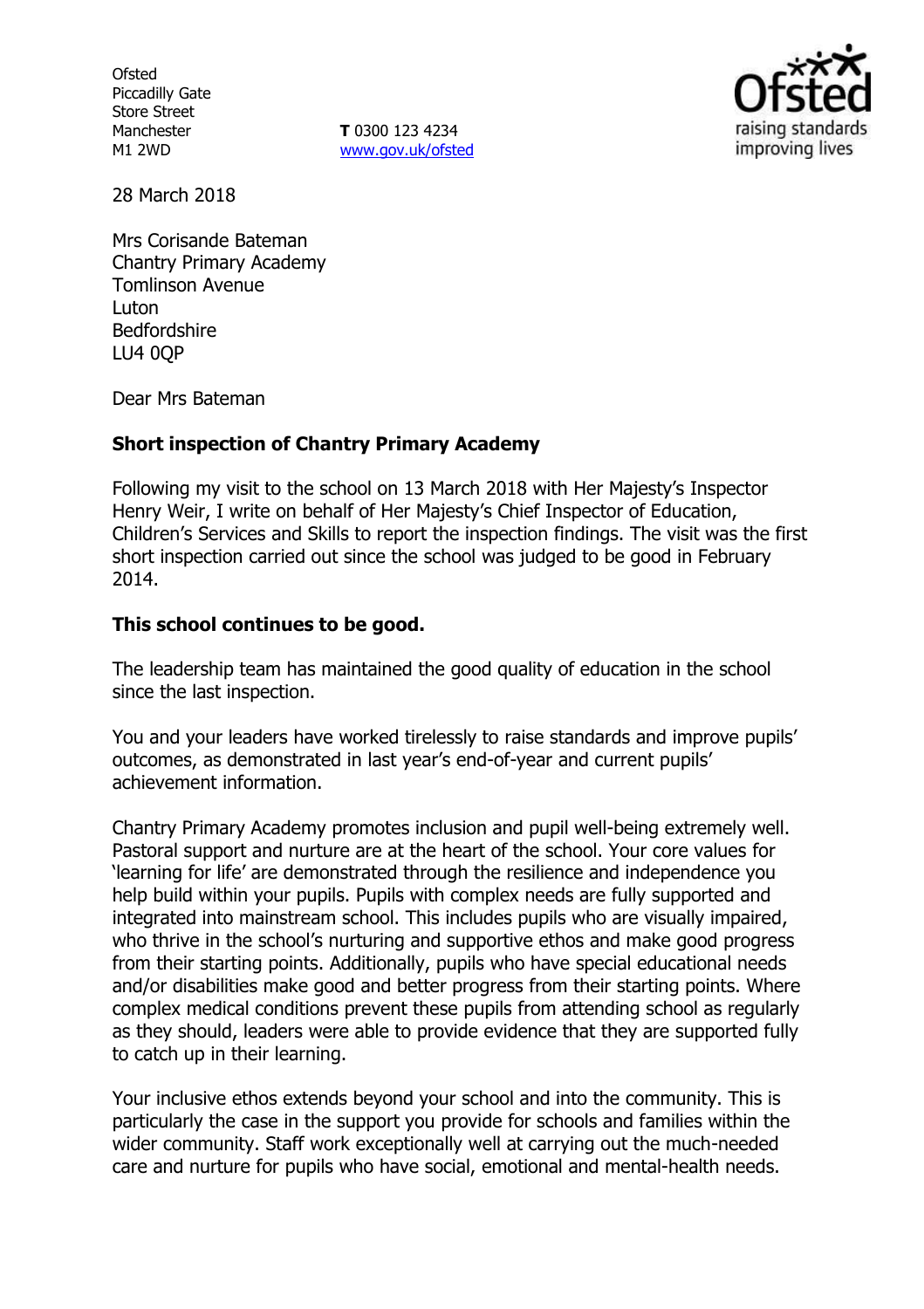

These pupils receive the precise and targeted support they need to be able to continue their learning in mainstream school.

You recognise that pupils' attendance remains a priority. Your strong pastoral and well-being team works successfully with pupils and families to ensure that they get the support they need to be able to attend school regularly. Pupils told me about the importance of learning to read. Work in pupils' books shows that teachers make opportunities to discuss the importance of school. For example, pupils wrote about the reasons why school is the best place to educate children. Pupils' attendance is now broadly in line with the national average and you have reduced the number of persistent absences to below the national average.

The school environment is bright and inviting. Displays are engaging and showcase pupils' work from across a broad range of subjects. Classroom environments are consistent across all year groups and reflect your high expectations of teachers and pupils. They are well resourced, with helpful prompts to support pupils' prior learning.

Pupils are polite and respectful towards each other and adults in the school. They talk enthusiastically about the range of different sports the school offers and the extra-curricular activities the school provides. The inspection team was fortunate to hear the skilled and tuneful choir practising after school.

You and your leaders have shown great determination and commitment to improving pupils' achievement over time. This was particularly noticeable in the results at the end of key stage 2 in 2017. The progress of pupils in reading at the end of key stage 2 was above average for all pupils, including those who were disadvantaged. Progress for disadvantaged pupils improved year on year and, in 2017, was in the top 20% of schools nationally for reading and mathematics. In addition, their attainment was in line with other pupils nationally at expected standards.

The vast majority of parents and carers recognise the effectiveness of the leadership team and commented positively about it on Ofsted's online free-text facility. One parent, reflecting the views of many, said, 'The leadership team and mentoring team at Chantry are wonderful, supportive and engaging at every level.'

You and your leadership team, including governors, have worked well to address the areas for improvement identified in the previous inspection report, particularly regarding pupils being given opportunities to improve their work. There is a consistent approach across all year groups in the way teachers and pupils interact through teaching and learning. Teachers regularly provide next steps for learning.

You, your leaders and governors continually monitor and evaluate the school's work. You have an accurate view of the school and the actions needed to improve further, demonstrated in the school's self-evaluation and development plan. Rigorous systems are in place to track, assess and monitor pupils' achievement in reading, writing and mathematics. Pupils identified as not on track are immediately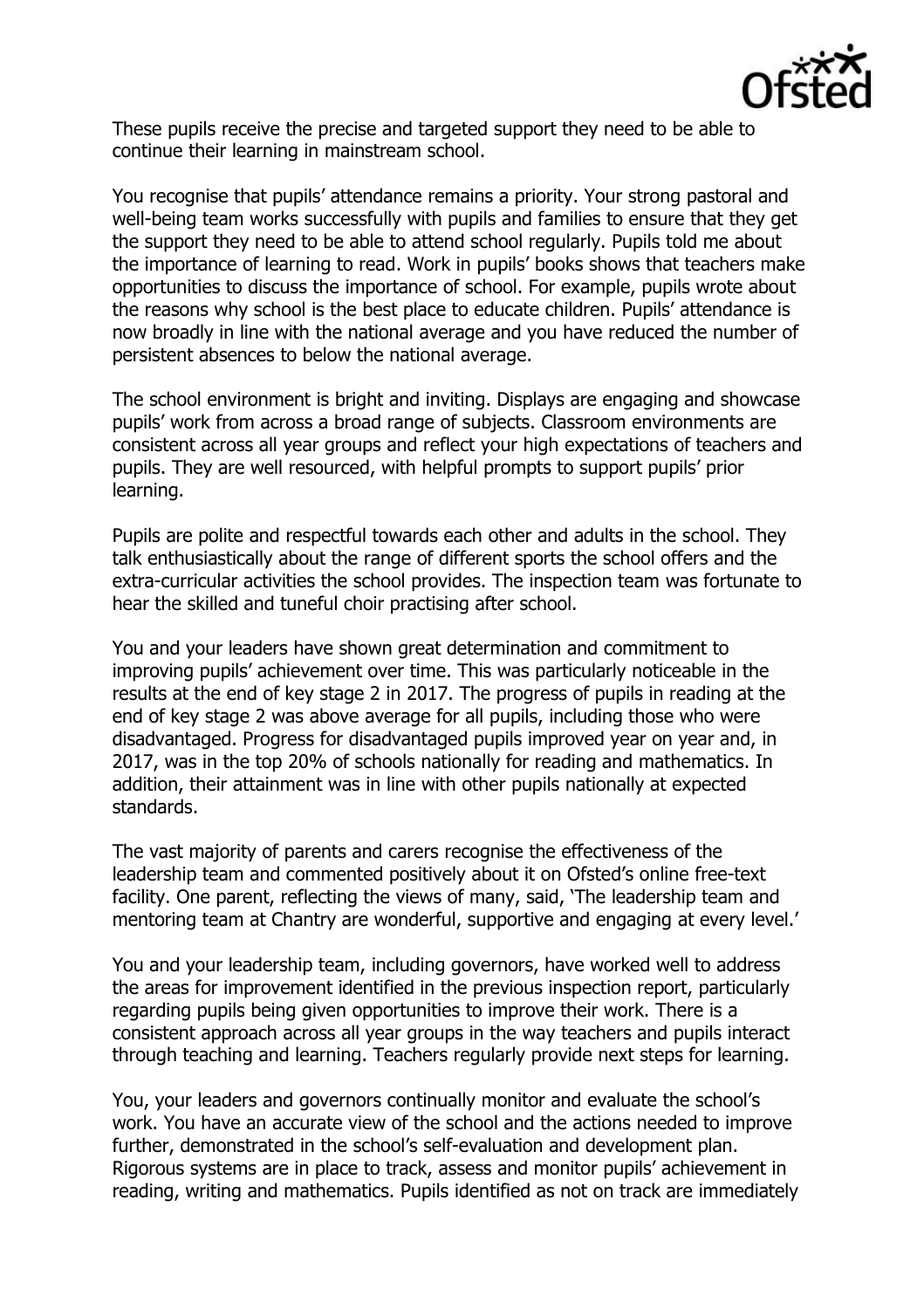

supported and taught in small groups to catch up. This urgency has ensured that some pupils make rapid progress in key stages 1 and 2.

The school's creative curriculum ensures that there is good coverage of subjects such as geography, science and history. Middle subject leaders have begun to develop systems to monitor and evaluate accurately these subjects against national curriculum expectations. However, you acknowledge that there is still more work for you and subject leaders to do in terms of assessing subjects in the same rigorous way that you and your leaders assess English and mathematics, in order to raise standards further.

# **Safeguarding is effective.**

There is a strong safeguarding culture throughout the school. You and your governors have ensured that safeguarding arrangements are fit for purpose. Checks on all employees' suitability to work with children are complete, records of concern show chronology and actions are timely.

Staff and governors have had the relevant safeguarding training and governors carry out additional checks on the single central record and on how well staff understand keeping children safe in education. In addition, the strong well-being team ensures that pupils are supported to feel safe at all times. One parent commented, 'Chantry has proved to be a very caring environment and our children look forward to going to school.'

Pupils are given valuable opportunities to help make a difference to pupils who may struggle at times to make friends. Some are trained by learning mentors to support vulnerable pupils, especially at breaktimes and lunchtimes. The calming 'rainbow room' offers a quiet place for vulnerable pupils to settle and speak with an adult should they need to.

You have put much in place to promote good behaviour. Expectations of behaviour are high and pupils understand and follow the systems in place. Pupils told me that bullying is rare and the 'sunshine room' is a place for pupils to reflect on their actions should they break school rules. Pupils demonstrate positive attitudes to learning. They know the high expectations teachers set and make the most of learning time. All staff said that pupils are safe and the vast majority of parents agreed.

# **Inspection findings**

- In order to ascertain whether the school remains good, I followed a number of key lines of enquiry. I wanted to check the quality of teaching and learning in key stage 1. This was because the previous inspection report stated that handwriting and presentation skills were not developed well.
- **Pupils' work and observing pupils in lessons showed that pupils take great pride** in their work, from Reception to Year 6. Work in pupils' books is well presented. Pupils in Years 1 and 2 concentrate on practising forming letters correctly and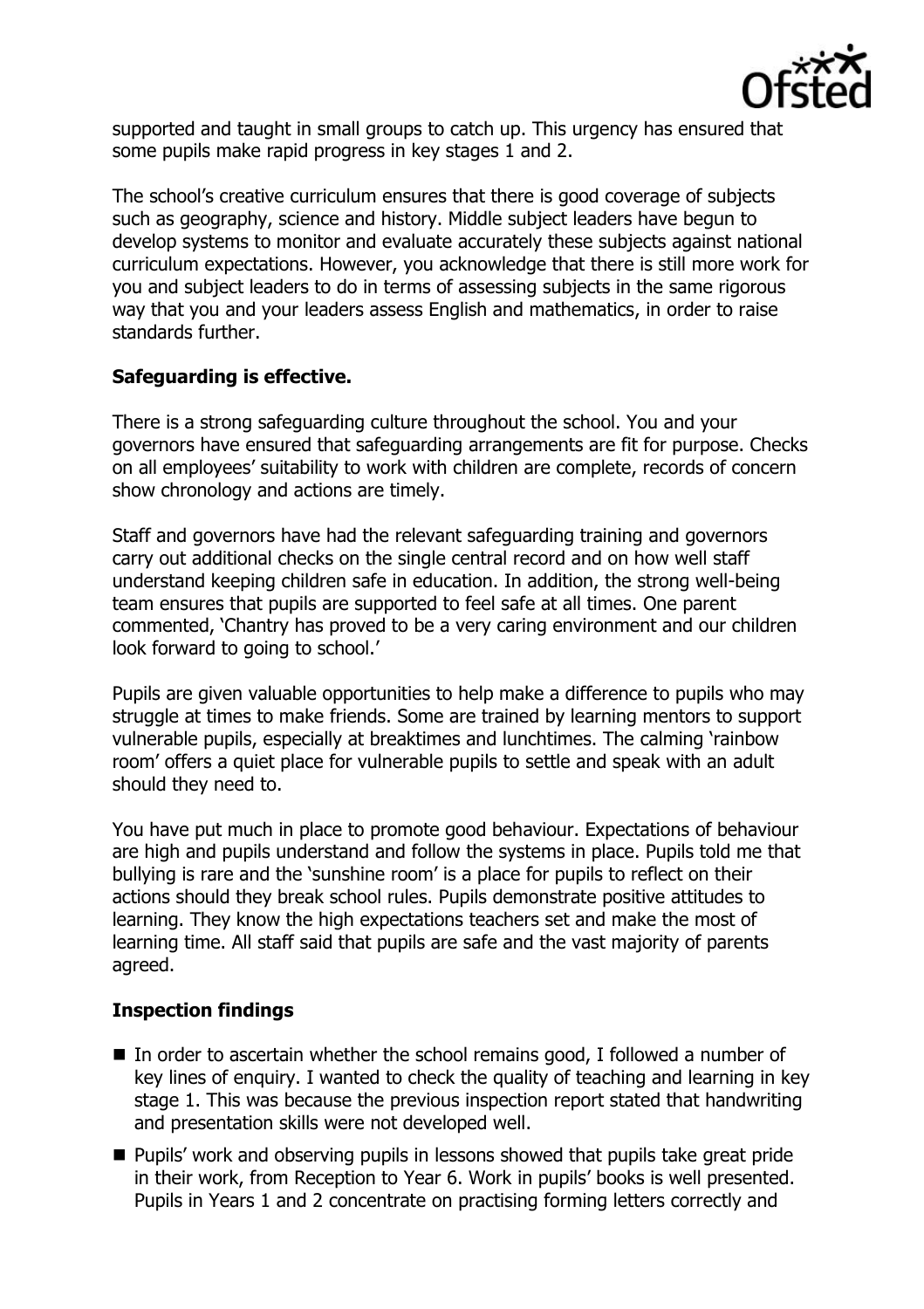

have mastered a secure pencil grip developed early in the Reception class. Pupils write for purpose and at length. Most pupils use the expected punctuation accurately, including speech marks in their longer writing tasks.

- $\blacksquare$  I also wanted to check on the challenge provided for key stage 1 pupils, particularly for the most able, in order for them to reach the higher standards in reading, writing and mathematics. In 2017, the proportion of pupils who reached greater depth was below the national average. However, there is much evidence to show that current pupils in key stage 1 are given opportunities to reach greater depth. In Year 1, for example, learning is organised to ensure that all pupil groups have sufficient support and challenge. In lessons observed, while some pupils were supported to write sentences, others were constructing descriptive stories independently. New learning was evident.
- Challenge for most-able pupils was also an area for improvement highlighted in the previous inspection report. However, the proportion of pupils attaining the higher standards at the end of key stage 2 in 2017 was in line with the national average.
- Current pupils' work shows that they are supported to make good progress in reading, writing and mathematics. Teachers' small-group targeted support picks up pupils' misconceptions immediately so that they can be addressed and learning can move on rapidly. These groups have been pivotal in improving outcomes for pupils.
- Robust information showing where pupils are in their learning means that teachers can take account of pupils' starting points to match activities accordingly. In Year 6, I observed a group of the most able pupils starting an activity earlier in the lesson than some others who needed more explanation. Pupils work at a good pace and teachers and additional adults continually assess their learning so that they make the progress they should.
- **Pupils needing more opportunities to solve problems in mathematics was an area** identified in the previous inspection report. The leader for mathematics was able to talk confidently about the work to address this. Your chosen method for teaching mathematics is consistent across the school. You have researched methods in Japan and have selected and implemented some of the ideas which suit your pupils' needs. Mathematics lessons have pace and structure, which allow pupils to develop their fluency and apply their skills immediately to problem-solving and reasoning activities. Pupils acquire transferable skills and gain a deeper understanding of mathematical concepts. This helps to prepare pupils for secondary school.
- $\blacksquare$  Provision in the early years was my final key line of enquiry. This was because the proportion of children who attained a good level of development at the end of Reception in 2017 was below the national average. There is secure evidence to show that children make good progress from often very low starting points. Progress is evident in children's writing books, which show how mark-making at the beginning of the school year develops into full sentences by now. In some cases, children are able to attempt paragraphs, where words are phonetically spelled and more complex words, such as 'enormous', tried. Number work shows good number formation and children demonstrate sustained interest in activities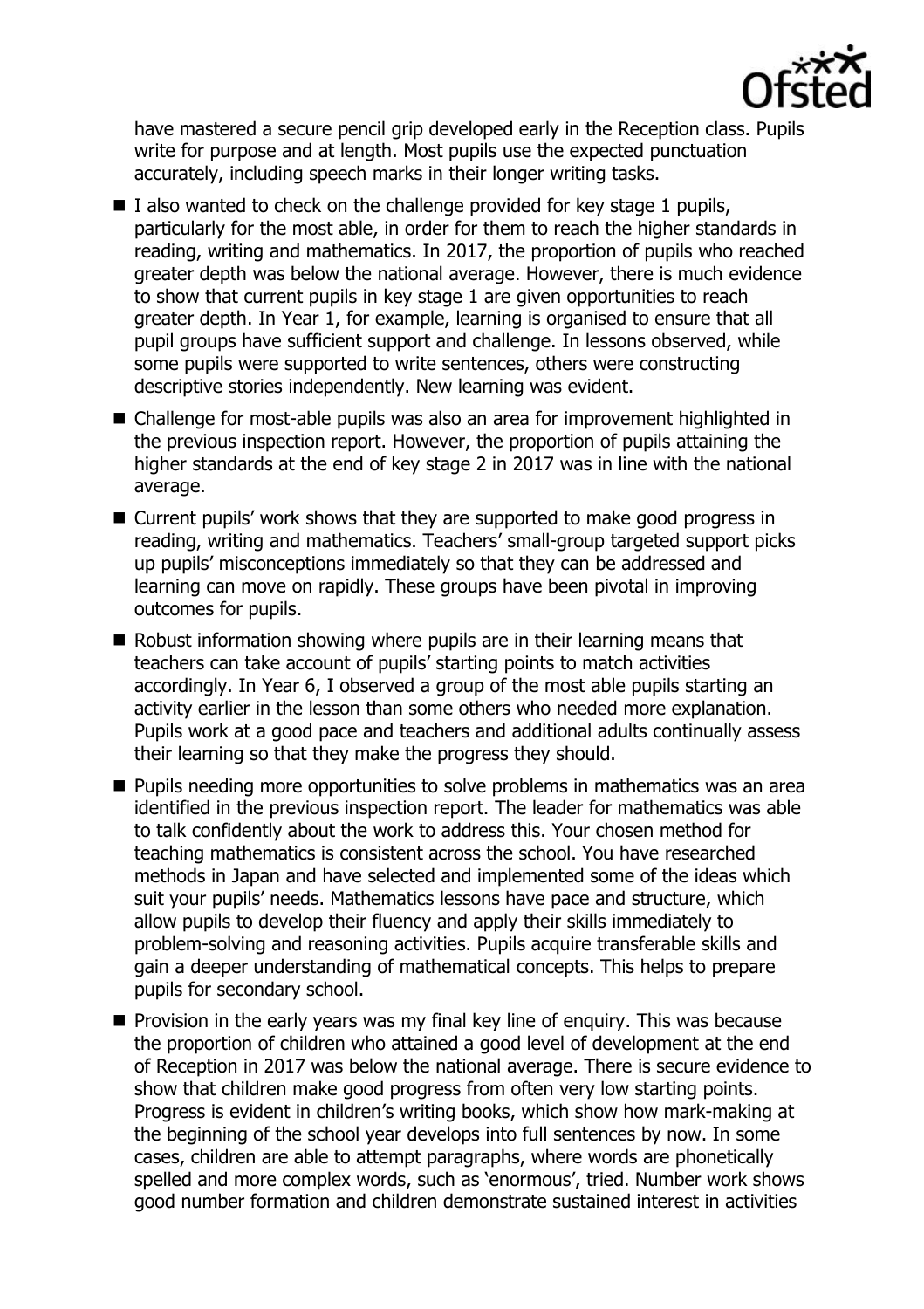

within the environment. However, you have acknowledged that more precise support in unstructured sessions outside could move learning on more quickly so that more children, particularly the most able, make the progress of which they are capable and more children achieve a good level of development by the end of Reception.

## **Next steps for the school**

Leaders and those responsible for governance should ensure that:

- leaders of areas within the wider curriculum establish rigorous assessment systems so that they accurately know how well pupils achieve in their respective curriculum subjects
- all adults who work with children in Reception regularly look for opportunities to challenge and stretch children's learning, particularly during unstructured sessions outside, so that all children, particularly the most able, make the progress of which they are capable.

I am copying this letter to the chair of the governing body, the regional schools commissioner and the director of children's services for Luton. This letter will be published on the Ofsted website.

Yours sincerely

Cindy Impey **Her Majesty's Inspector**

## **Information about the inspection**

We discussed the key lines of enquiry for this inspection, areas for further improvement and information about current pupils' attainment and progress.

Meetings were held with you, senior leaders and three members of the governing body, including the chair of governors. I also met with a representative from the local authority. We spoke with pupils informally and met with the school council. Also, a number of parents were spoken to at the beginning of the school day.

Policies and procedures for the safeguarding of pupils were examined. I gathered a range of evidence to evaluate the quality of teaching, learning and assessment. This included a joint meeting with you and the head of school and meetings with your senior and middle leaders. We looked at a range of pupils' work from across all year groups, subjects and a wide range of pupil abilities.

The views of 98 parents who responded to Ofsted's online questionnaire, Parent View, were taken into account, as well as 85 responses parents made using the